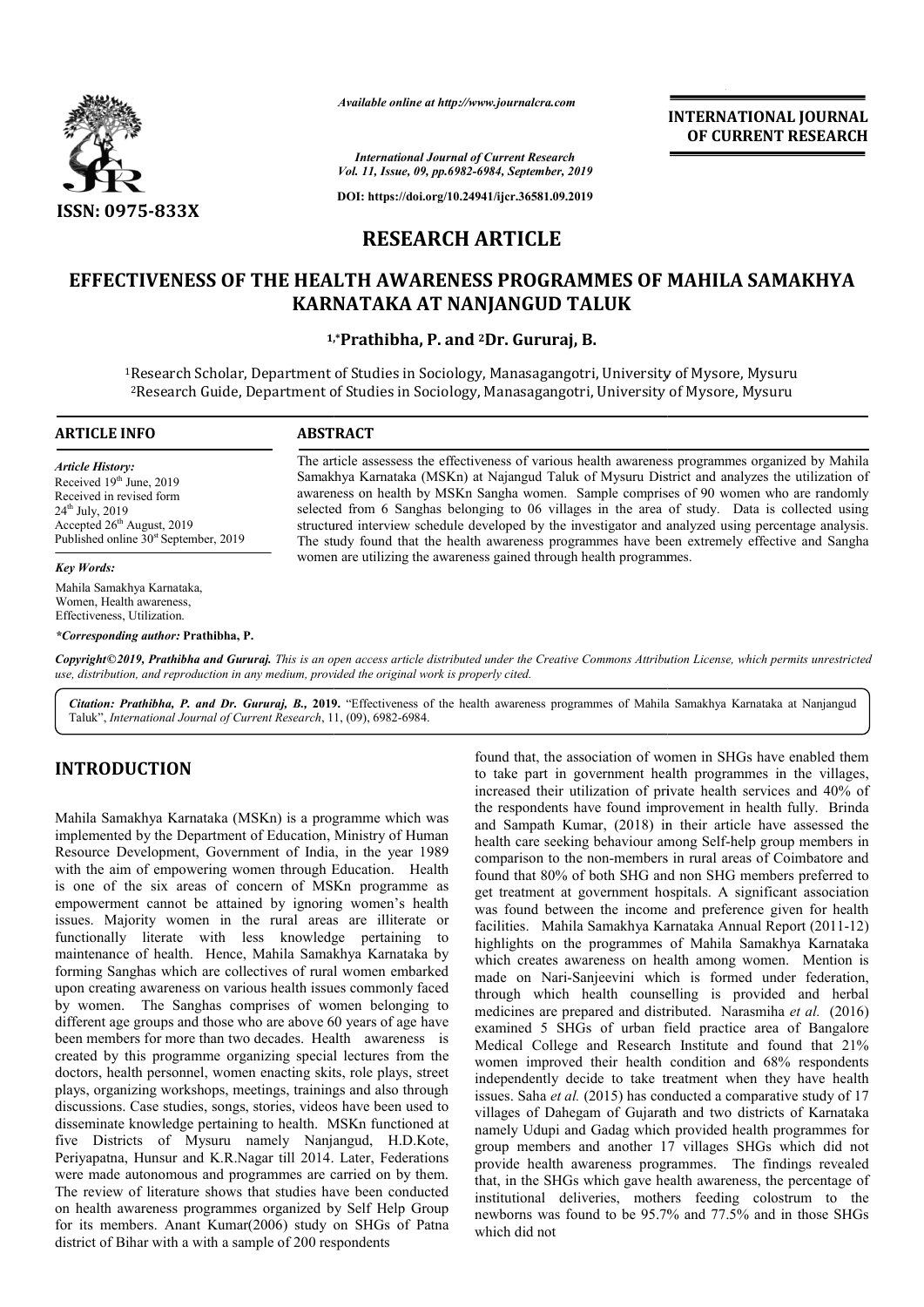#### **Table 1. Effectiveness of MSKn health awareness programmes**

| Sl.no | Particulars                              |               | Extremely<br>effective | Effective | Moderately<br>effective | Slightly<br>effective | Not at all<br>effective | Total |
|-------|------------------------------------------|---------------|------------------------|-----------|-------------------------|-----------------------|-------------------------|-------|
|       | Awareness programmes on Nutrition        | Number        | 82                     | 8         |                         |                       |                         | 90    |
|       |                                          | $\frac{0}{0}$ | 91.1                   | 8.8       |                         |                       |                         | 100   |
|       | Awareness programmes on Anaemia          | Number        | 75                     | 15        |                         |                       |                         | 90    |
|       |                                          | $\frac{0}{0}$ | 83.3                   | 16.6      |                         |                       |                         | 100   |
|       | Awareness programmes on HIV/AIDS         | Number        | 2.1                    | 44        | 25                      |                       |                         | 90    |
|       |                                          | $\frac{0}{0}$ | 23.3                   | 48.8      | 27.7                    |                       |                         | 100   |
| 4.    | Awareness programmes on benefit of       | Number        | 32                     | 47        |                         |                       |                         | 90    |
|       | institutional deliveries                 | $\frac{0}{0}$ | 35.5                   | 52.2      | 12.2                    |                       |                         | 100   |
|       | Health checkup camps                     | Number        | 44                     | 34        | 12                      |                       |                         | 90    |
|       |                                          | $\frac{0}{0}$ | 48.8                   | 37.7      | 13.3                    |                       |                         | 100   |
| 6     | Eye checkup camp                         | Number        | 24                     | 37        | 29                      |                       |                         | 90    |
|       |                                          | $\frac{0}{0}$ | 26.6                   | 41.1      | 32.2                    |                       |                         | 100   |
|       | Awareness on facilities available at PHC | Number        | 56                     | 25        | 09                      |                       |                         | 90    |
|       |                                          | $\%$          | 62.2                   | 27.7      | 10                      |                       |                         | 100   |
| 8     | Programmes on preparation of Herbal      | Number        | 25                     | 48        |                         |                       |                         | 90    |
|       | medicine                                 | $\frac{0}{0}$ | 27.7                   | 53.3      | 18.8                    |                       |                         | 100   |

|  | Table 2. Treatment for sickness mostly taken from |  |  |  |
|--|---------------------------------------------------|--|--|--|
|  |                                                   |  |  |  |

| Sl. no | Particulars                              | Number | $\%$ |
|--------|------------------------------------------|--------|------|
|        | Primary Health Centre (PHC)              | 66     | 73.3 |
|        | Mobile clinics of PHC                    | 04     | 4.4  |
|        | Clinic                                   | 06     | 6.6  |
|        | Hospital                                 | 09     | 10   |
|        | Take Home Remedy                         | 05     | 5.5  |
|        | Does not disclose health issue to anyone | 00     | 00   |
|        | Total                                    | 90     | 100  |

#### **Table 3. Utilization of awareness on health by MSKn Sangha women (Age wise analysis)**

| Sl no | Age Group in Years (Total respondents 90)<br>Particulars                  |               |     |              |             |                |             |              |             |                |  |  |
|-------|---------------------------------------------------------------------------|---------------|-----|--------------|-------------|----------------|-------------|--------------|-------------|----------------|--|--|
|       |                                                                           |               |     | $30-40$      |             | 41-49          | 50-59       |              | $>60$ Years |                |  |  |
|       |                                                                           |               |     | Total No. 08 | Total No.29 |                | Total No.36 |              | Total No.17 |                |  |  |
|       |                                                                           |               | Yes | No.          | Yes         | N <sub>0</sub> | Yes         | No.          | Yes         | N <sub>0</sub> |  |  |
|       | Maintaining one's own health $\&$ hygiene $\&$ also of the family members | Number        | 8   | $\Omega$     | 28          |                | 33          | 3            | 15          | $\overline{c}$ |  |  |
|       |                                                                           | $\frac{0}{0}$ | 100 | $\mathbf{0}$ | 96.5        | 3.4            | 91.6        | 8.3          | 88.2        | 11.7           |  |  |
|       | Availing timely treatment during sickness                                 | Number        | 8   | $\mathbf{0}$ | 25          | 4              | 30          | 6            | 14          | 3              |  |  |
|       |                                                                           | $\frac{0}{0}$ | 100 | $\mathbf{0}$ | 86.2        | 13.7           | 83.3        | 16.6         | 82.3        | 17.6           |  |  |
| 3     | Keeping surroundings clean                                                | Number        | 8   | $\Omega$     | 29          | $\Omega$       | 36          | $\theta$     | 16          |                |  |  |
|       |                                                                           | $\frac{0}{0}$ | 100 | $\theta$     | 100         | $\Omega$       | 100         | $\theta$     | 94.1        | 5.8            |  |  |
| 4.    | Focusing on nutritious diet of family members                             | Number        | 8   | $\mathbf{0}$ | 29          | $\theta$       | 36          | $\theta$     | 15          | 2              |  |  |
|       |                                                                           | $\frac{0}{0}$ | 100 | $\Omega$     | 100         | $\Omega$       | 100         | $\theta$     | 88.2        | 11.7           |  |  |
| 5     | Sharing the knowledge of health with other women in the village           | Number        | 8   | $\theta$     | 29          | $\theta$       | 36          | $\mathbf{0}$ | 16          |                |  |  |
|       |                                                                           | $\frac{0}{0}$ | 100 | $\Omega$     | 100         | $\Omega$       | 100         | $\theta$     | 94.1        | 5.8            |  |  |
| 6.    | Getting immunization for children in the family                           | Number        | 8   | $\mathbf{0}$ | 29          | $\overline{0}$ | 32          | 4            | 14          | 3              |  |  |
|       |                                                                           | $\frac{0}{0}$ | 100 | $\mathbf{0}$ | 100         | $\mathbf{0}$   | 88.8        | 11.1         | 82.3        | 17.6           |  |  |
|       | Getting Health Insurance Schemes                                          | Number        | 6   | 2            | 25          | 4              | 31          | 5            | 13          | 4              |  |  |
|       |                                                                           | $\frac{0}{0}$ | 75  | 25           | 86.2        | 13.7           | 86.1        | 13.8         | 76.4        | 23.5           |  |  |
| 8     | Getting Health checkup done                                               | Number        | 8   | $\Omega$     | 26          | 3              | 32          | 4            | 15          | 2              |  |  |
|       |                                                                           | $\%$          | 100 | $\mathbf{0}$ | 89.6        | 10.3           | 88.8        | 11.1         | 88.2        | 11.7           |  |  |

provide health awareness it was only 86.0% and 62.0% respectively. Various studies which are conducted have not explored the effectiveness of Mahila Samakhya Karnataka's health awareness programmes and the utilization of awareness on health by Sangha women in the Districts and Taluks of Karnataka. Hence, the study is found to be of greater significance. The present study is conducted selecting Najangud Taluk of Mysuru District as the area of study.

**Objectives:** The objectives of the study are

- 1. To assess the effectiveness of Mahila Samakhya Karnataka's health awareness programmes at Nanjangud Taluk.
- 2. To analyze the utilization of awareness on health by Mahila Samakhya Sangha women at Nanjangud Taluk.

## **MATERIALS AND METHODS**

For the purpose of study, out of 10 villages and 10 Sanghas located at one hour distance to the MSKn federation, with a total number of 180 Sangha women, 90 respondents are randomly selected from 6 Sanghas which comprised of minimum 15 members each, who belonged to 06 villages of Nanjangud Taluk, Mysuru District. The sample forms 50% of the population. Those Sanghas which are in existence from past 10 years have been considered for the study. Structured Interview Schedule is used for collecting primary data. Observation and focus group discussions methods are also adopted. The secondary data is collected through books, annual reports, websites, journals, and documents of the Sanghas. The data is analyzed and interpreted using percentage analysis.